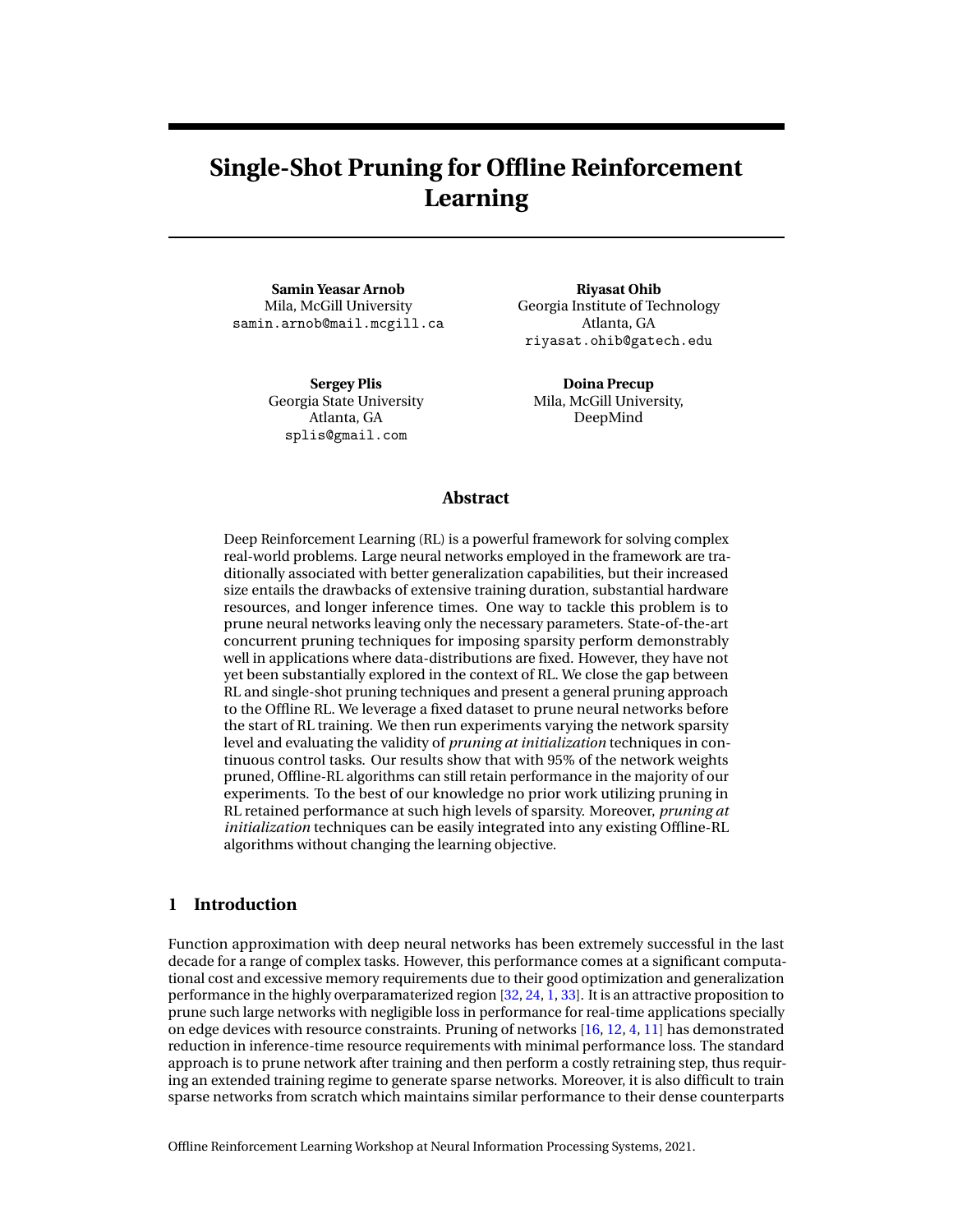[\[10,](#page-8-5) [18\]](#page-8-6). Although, pruning before training is difficult, there are significant benefits in time and resource efficiency if we can prune networks before training.

In recent times, the Lottery Ticket Hypothesis [\[5\]](#page-8-7) was proposed that details the presence of subarchitectures within a larger network, which when trained are capable of reaching the baseline accuracy of the dense networks or even surpass them in some cases. The sparsity in these subarchitectures can be exploited with suitable hardwares for computational efficiency gains, such as in [\[3\]](#page-8-8), where authors managed to demonstrate a 5x efficiency gain while training networks with pre-specified sparsity.

There are a range of techniques in literature that provide methods to prune Deep Neural Networks at various stages of their training and testing. The most common of these techniques is to prune the network after training using some sort of predefined criterion that captures the significance of the parameters of the network to the objective function. A range of classical works on pruning used the second derivative information of the loss function [\[16,](#page-8-1) [12\]](#page-8-2). Perhaps the most intuitive of these approaches is magnitude pruning, where following training a subset of the parameters below some threshold is pruned and the rest of the parameters are retrained [\[10,](#page-8-5) [11\]](#page-8-4) and regularization based methods [\[30,](#page-9-3) [23,](#page-9-4) [22,](#page-8-9) [31\]](#page-9-5) which induces sparsity in the network during the optimization process.

Other more elaborate techniques to find the lottery tickets include solving a separate optimization problem to find out the subset of weights of the lottery-ticket the sub-architecture [\[34,](#page-9-6) [9,](#page-8-10) [19\]](#page-8-11). However, pruning of randomly initialized network before training still seemed like a difficult task, as the connections of a randomly initialized network exhibits little information about their significance to the training process. This, however, was changed with the proposal of *Single-shot Network Pruning* (SNIP) [\[17\]](#page-8-12), which managed to prune weights before training with great success by finding out sparse trainable sub-architectures. With SNIP it has been demonstrated that it is indeed possible to prune neural networks in one-shot at initialization. A recent work [\[29\]](#page-9-7) challenges SNIP's pruning criterion of *connection sensitivity* and argues that this is sub-optimal as the gradient of each weight is susceptible to change after pruning due to complex interactions among weights. Therefore, with this technique there is a possibility of pruning weights that are vital for the flow of information through the network. Instead, the authors of [\[29\]](#page-9-7) propose an alternative method, *Gradient Signal Preservation* (GraSP), that preserves the gradient flow of the network. These techniques where the network weights are pruned before training can be termed as *pruning at initialization*.

There are a few recent works [\[27,](#page-9-8) [21\]](#page-8-13) that leverages different pruning techniques in Deep-RL algorithms but they prune the neural-network in-between Online-RL training. Since the RL agent gets updated in every iteration and collects data through environment interactions, there are significant shifts in the data-distribution. Thus, it makes harder for the pruning techniques to find the proper sub-networks that can perform the same. To the best of our knowledge, current state-of-the-art pruning in Online-RL methods can sparsify the networks up to 50% without sacrificing performance [\[27\]](#page-9-8). But in this work, we show we can do better.

Similar to supervised training, Offline-RL is trained with fixed dataset. Therefore, pruning techniques that are suitable for fixed dataset can be used in offline-RL as well. In this work, we explore single-shot pruning techniques in Offline-RL algorithms. This allow us to prune the networks even before we start training an RL agent. Up until very recently batch-dataset RL in the setting of continuous control was presumed to be a hard problem. This is due to not having access to environment interactions and RL agents needing to learn from a fixed dataset. But, we can instead leverage this fixed-dataset nature of offline-RL to apply one-shot pruning techniques that are not suitable for online-RL algorithms.

Through this work we want to excite the community more about offline-RL research and pruning techniques in RL algorithms. Our contributions in this work are as follows:

- In this work, we show experimental results of pruning methods in Offline-RL algorithms where we use the following one-shot pruning methods: *SNIP* [\[17\]](#page-8-12) and *GraSP* [\[29\]](#page-9-7). We explain how these single-shot pruning methods can be integrated with Offline-RL algorithms.
- We demonstrate it is possible to prune 95% of the network parameters without losing performance in continuous control tasks.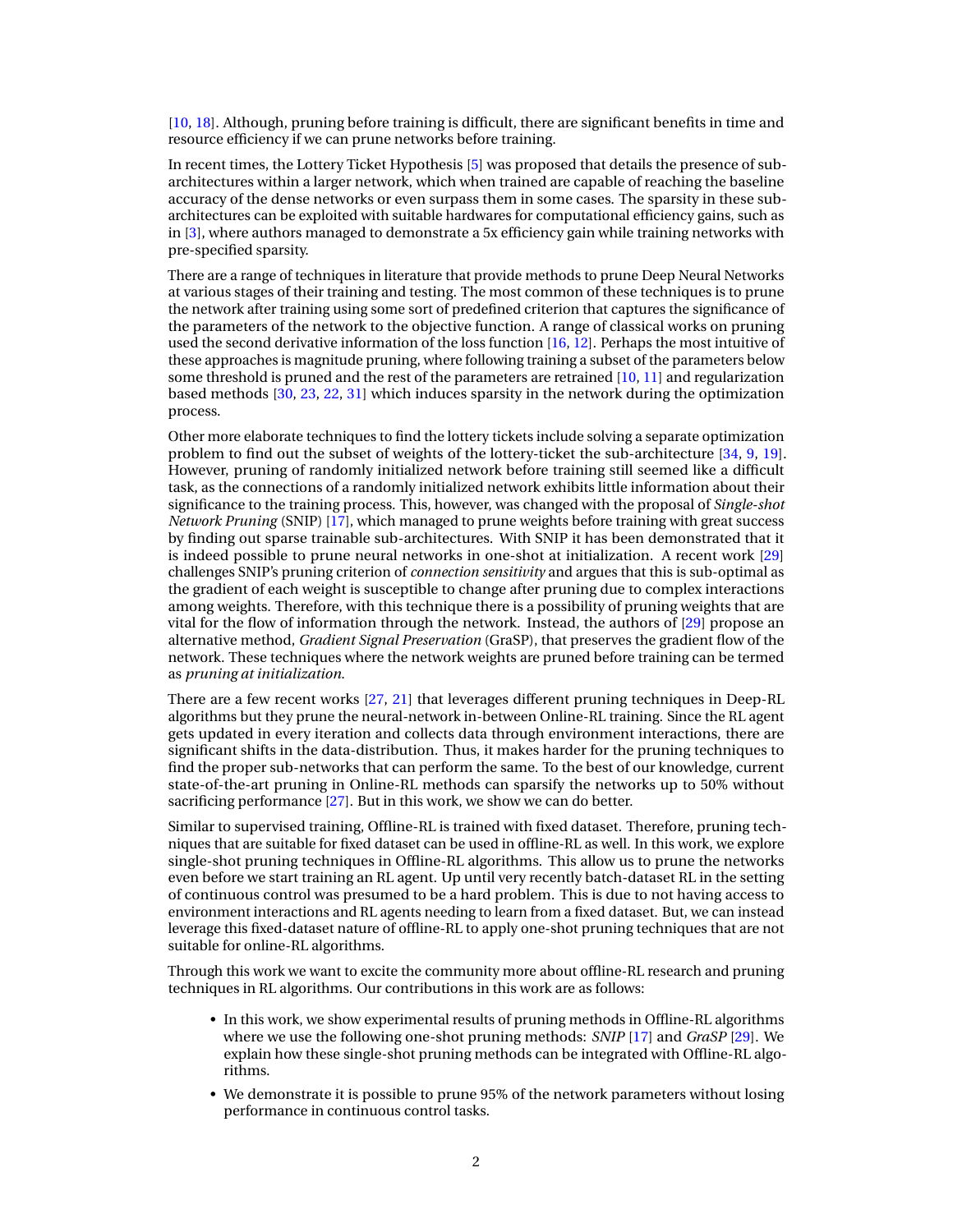• We also show that it is possible to reduce the memory required to store these pruned networks by 4x without any elaborate compression mechanism.

# **2 Preliminaries**

We consider learning in a Markov decision process (MDP) described by the tuple (*S*, *A*,*P*,*R*). The MDP tuple consists of states  $s \in S$ , actions  $a \in A$ , transition dynamics  $P(s'|s, a)$ , and reward function  $r = R(s, a)$ . We use  $s_t$ ,  $a_t$  and  $r_t = R(s_t, a_t)$  to denote the state, action and reward at timestep t, respectively. A trajectory is made up of sequence of states, action and rewards  $\tau = (s_0, a_0, r_0, s_1, a_1, r_1, \ldots, s_T, a_T, r_T)$ . For continuous control task we consider an infinite horizon, where  $T = \infty$  and the goal in reinforcement learning is to learn a policy which maximizes the discounted expected return  $\mathbb{E}[\sum_{t=t'}^{T} \gamma^t r_t]$  in an MDP. In offline reinforcement learning, instead of obtaining data through environment interactions, we only have access to some fixed limited dataset consisting of trajectory rollouts of arbitrary policies. This setting is harder for agent as it can not further explore the environment and collect additional feedback. Thus can fail due to overestimation of values induced by the distributional shift between the dataset and the learned policy. Offline algorithms [\[8,](#page-8-14) [7,](#page-8-15) [14,](#page-8-16) [13\]](#page-8-17) overcome the problem through either constraining policy or the value function estimation.

# **3 Methods of pruning at initialization**

In this section, we discuss two methods of pruning at initialization namely, SNIP and GraSP and briefly discuss their criterions of pruning. A more elaborate discussion is available at [\[17,](#page-8-12) [29\]](#page-9-7).

#### **3.1 Single-shot Network Pruning at initialization**

The first work to tackle pruning at initialization was SNIP [\[17\]](#page-8-12) which exploits the idea of *connection sensitivity* to prune insignificant weights. They formalize this idea in terms of removing a single weight  $\theta_q$  and the effect it has on the loss as:

$$
S(\theta_q) = \lim_{\epsilon \to 0} \left| \frac{\mathcal{L}(\theta_0) - \mathcal{L}(\theta_0 + \epsilon \delta_q)}{\epsilon} \right| = \left| \theta_q \frac{\partial \mathcal{L}}{\partial \theta_q} \right| \tag{1}
$$

where  $\theta_q$  corresponds to the  $q^{th}$  element of  $\theta_0$ , and  $\delta_q$  is a one-hot vector whose  $q_{th}$  element equals to  $\theta_a$ . The goal of SNIP is to essentially preserve the loss of the randomly initialized network before training. Although the idea to preserve the loss value was behind some classic works in pruning [\[16,](#page-8-1) [12\]](#page-8-2), its importance is less obvious for pruning at initialization before the training begins. The authors of GraSP [\[29\]](#page-9-7) instead argue that it is more important to preserve the training dynamics during pruning before training rather than the loss itself, because with the first technique there is a chance to make some layers too sparse that creates a bottleneck in the neural network for signal propagation. Therefore, they argue that a pruning technique i.e. Gradient Signal Preservation, that takes into account how the presence of a connection affects the training of the whole network would be preferable.

#### **3.2 Gradient Signal Preservation**

The idea of utilizing *Gradient Signal Preservation* (GraSP) to improve upon the work of SNIP was presented in the work [\[29\]](#page-9-7) with the algorithm the authors termed as GraSP. Pruning a network results in fewer parameters and reduced connectivity which might lead to a decrease in the flow of gradients through the network thus slowing down the optimization process. More formally, a larger norm of the gradient points to each gradient update contributing towards a greater loss reduction to the first order, as indicated by the directional derivative:

<span id="page-2-0"></span>
$$
\Delta \mathcal{L}(\theta) = \lim_{\epsilon \to 0} \frac{\mathcal{L}(\theta + \epsilon \nabla \mathcal{L}(\theta)) - \mathcal{L}(\theta)}{\epsilon} = \nabla \mathcal{L}(\theta)^T \nabla \mathcal{L}(\theta)
$$
\n(2)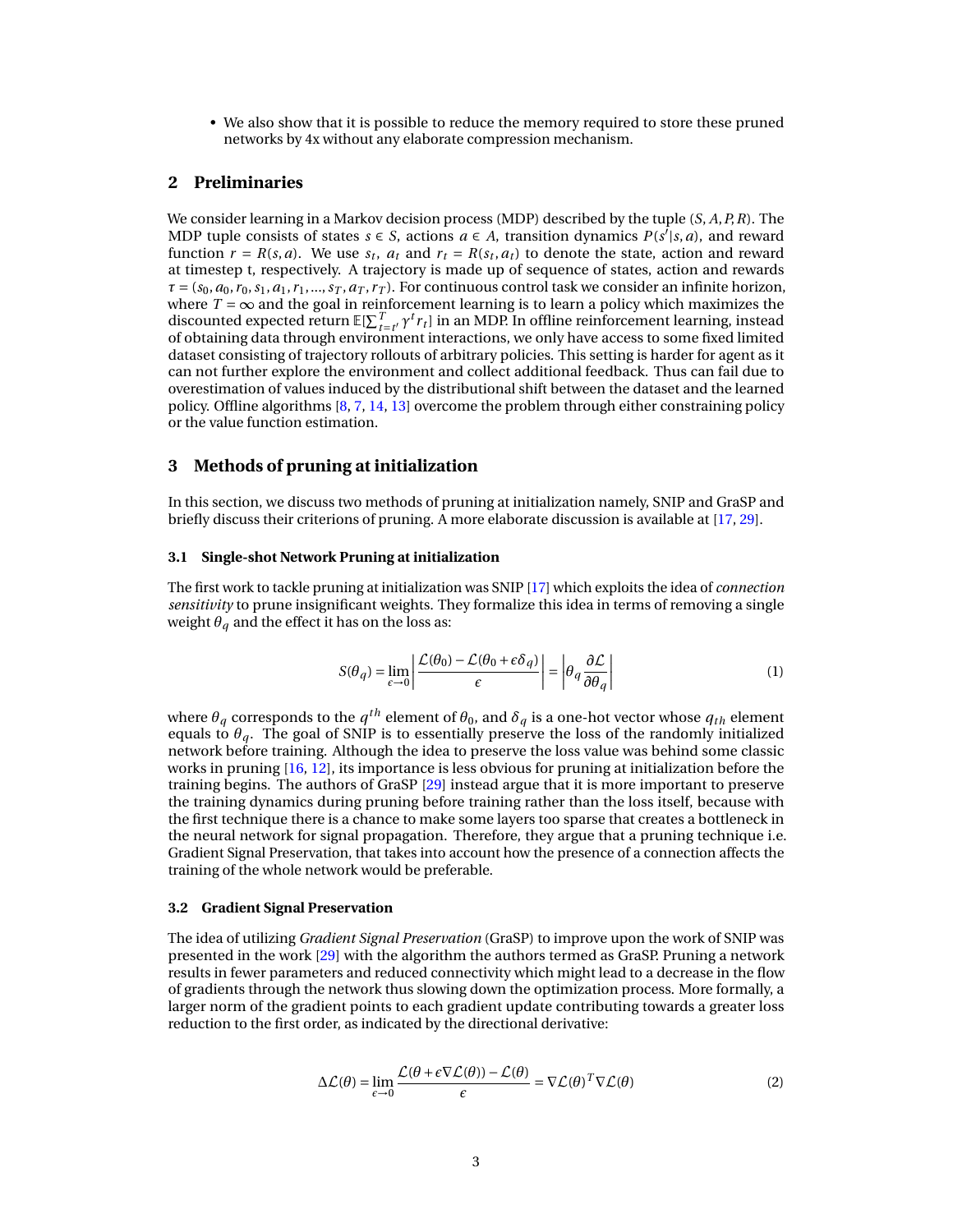The goal of GraSP is to preserve (even increase if possible) the gradient flow after pruning the network. Similar to the classic work [\[16\]](#page-8-1) the authors cast the pruning operation as adding a perturbation *δ* to the initial weights. A Taylor approximation is then used to characterize the effect of removing one weight to the gradient flow through the network.

<span id="page-3-0"></span>
$$
\mathbf{S}(\delta) = \Delta \mathcal{L}(\theta_0 + \delta) - \Delta \mathcal{L}(\theta_0)
$$
  
=  $2\delta^T \nabla^2 \mathcal{L}(\theta_0) \nabla \mathcal{L}(\theta_0) + \mathcal{O}(\|\delta\|_2^2)$   
=  $2\delta^T \mathbf{H} \mathbf{g} + \mathcal{O}(\|\delta\|_2^2)$  (3)

where  $S(\delta)$  is an approximate measure of the change to equation [2.](#page-2-0) The dependencies among the parameters of the network is captured by the Hessian matrix, which acts as a predictor of the effects of removing multiple weights.

GraSP essentially uses equation [3](#page-3-0) to calculate the score of each weight corresponding to its effect on the reduction of gradient flow after pruning. More precisely, a negative  $S(\delta)$  will correspond to a reduction of gradient flow if the associated weight is pruned, while a positive value will result in an increase of gradient flow if said weights are pruned. Therefore the larger the scores associated with the weights, the lower their importance and those weights are removed first. Therefore the vectorized scores are calculated as:

$$
\mathbf{S}(-\theta) = -\theta \odot \mathbf{H}\mathbf{g} \tag{4}
$$

GraSP then removes the *top k* fraction of the weights for a given pruning ration of *k* to generate a pruning mask by computing the scores associated with each weight. Thus, GraSP takes the gradient flow into account while pruning the network.

#### <span id="page-3-1"></span>**Algorithm 1** Single-shot Pruned Offline-RL Training

**Initialize Networks**: critic  $Q_{\theta_1}$ ,  $Q_{\theta_2}$ , Actor  $\pi_{\phi}$ , VAE  $V_{\omega} = \{V_{\omega_E}, V_{\omega_D}\}$ **Choose single shot pruning technique**: SNIP or GraSP **Find the Pruning Weight Maps**:  $M_{\theta_1}$ ,  $M_{\phi}$ ,  $M_{\omega_E}$ ,  $M_{\omega_D}$  = single-shot pruning  $\left( \mathcal{L}(\theta_1), \mathcal{L}(\phi), \mathcal{L}(\omega_E), \mathcal{L}(\omega_D) \right)$ **Prune the networks:**  $\theta_1 \leftarrow \theta_1 \odot M_{\theta_1}$  $\theta_2 \leftarrow \text{copy}(\theta_1),$  $\phi \leftarrow \phi \circ M_{\phi},$  $\omega_E \leftarrow \omega_E \circ M_{\omega_E}$  $\omega_D \leftarrow \omega_D \odot M_{\omega_D}$ **for**  $t = 1$  **to**  $T$  **do** Train Offline-RL algorithm **end for**

#### **4 Experiments**

We perform our experiments on OpenAI Gym MuJoCo continuous control tasks [\[28,](#page-9-9) [2\]](#page-8-18) on two different Offline-RL algorithms: *Batch-Constrained deep Q-learning* (BCQ) [\[8\]](#page-8-14) and *Behavior Cloning* (BC) (implemented in [\[15\]](#page-8-19)). Without changing anything within the RL objective, we integrate following two pruning approaches: *SNIP* [\[17\]](#page-8-12) and *GraSP* [\[29\]](#page-9-7). These one-shot pruning methods find the important neural-network weights before initializing RL training loop and set the rest of the weights to zero which remains zero through-out the RL training. For example, to train a 95% sparse network, we will set the 95% weights to zero using one of these pruning techniques and will train the RL agent with the remaining 5% of the weights which the pruning methods finds to be more relevant to the RL learning objective.

We run our experiment varying different sparsity levels to understand at what extend we can reduce the model without sacrificing the performance. Since the one-shot pruning methods are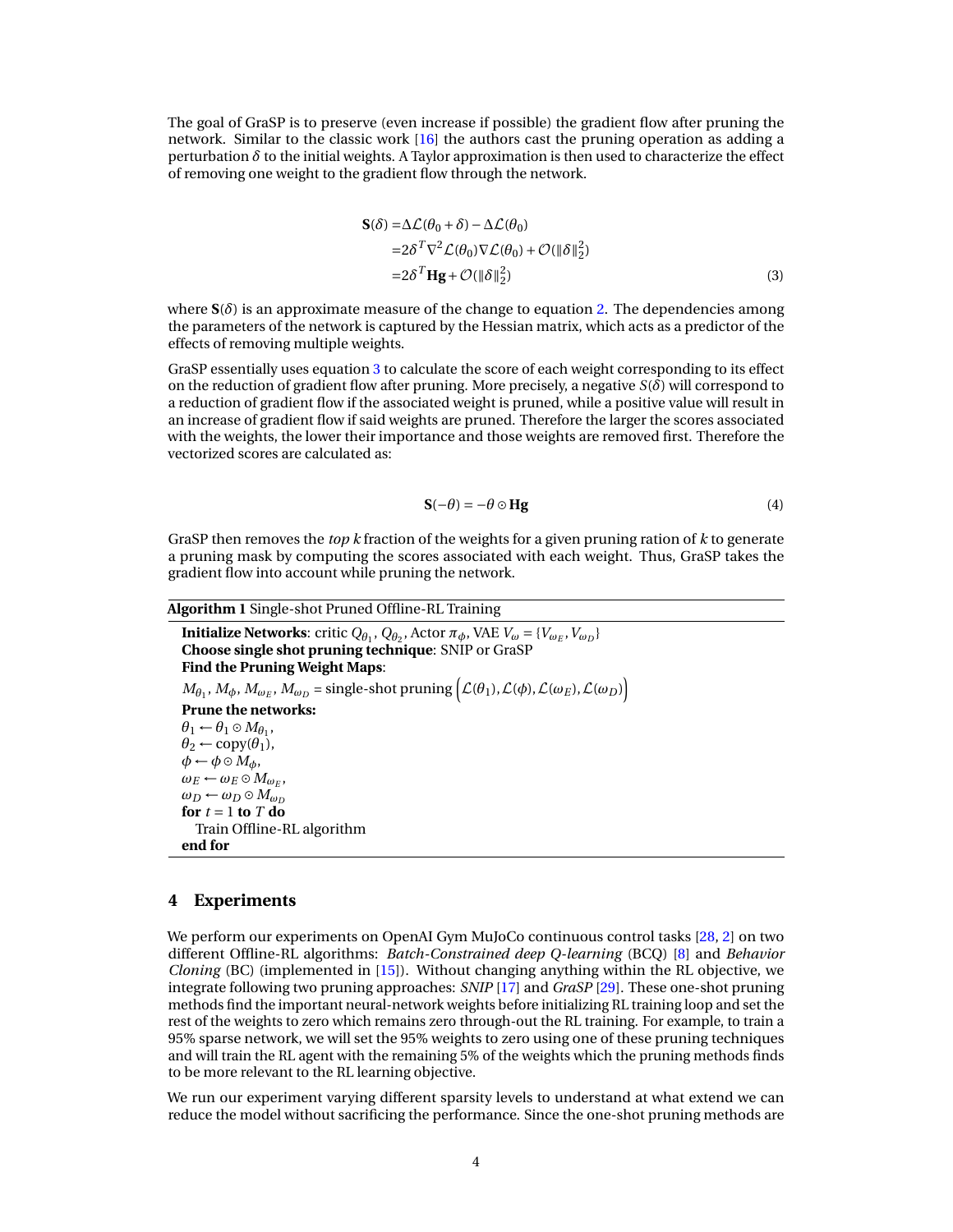independent of the Offline-RL objective, we expect these pruning methods to perform the same for other Offline-RL algorithms as well.

BCQ and BC share the same architecture, where they use separate Actor, Critic and a VAE neural network. Before starting the network training, we sample single batch of training samples (100 random (*s*, *a*, *s'*, *r*) for SNIP and 200 random (*s*, *a*, *s'*, *r*) samples for GraSP) to generate a pruning mask. We then prune the neural network with these mask and train the remaining weights. The complete process is detailed in Algorithm[-1.](#page-3-1) Actor, Critic and VAE network have different objective functions. We individually compute these maximization/minimization objectives to find out the weights that are most relevant in optimizing these objectives.

We vary the sparsity of these networks from 10% to 95% and compare the performance of the Offline-RL algorithms. We perform our experiments on *Half-Cheetah-v2*, *Hopper-v2*, *Walker2dv2* environments and train the offline-RL algorithms with *D4RL* [\[6\]](#page-8-20) expert dataset. We plot the mean performance for seeds 0 – 4 over 1 million gradient updates with 100% confidence interval. In figures [1](#page-4-0) and [2](#page-5-0) we observe that, for all the experiments, except for BCQ in Hopper task, the performance in consistent even with 95% sparse networks. This means with a fraction number of weights we still attain the performance of a large neural network. The pruning techniques can find the "sub-networks" that gives similar performance using only 5% parameters of the larger network.

This is important to note that *Dynamic Sparse TD3* (DS−TD3) [\[27\]](#page-9-8), a very recent research work that uses dynamic sparse [\[20\]](#page-8-21) in RL in online setting, can attain the performance up to 50% sparse network. DS−TD3 also adds additional computation within RL training to find the sparse network. On the other hand our proposed approach can leverage the fixed batch dataset offline training method and find a 95% pruned sub-architecture. Our proposed method not only shrinks the size of the network weights, with proper hardware and software optimization this will allow faster training and inference [\[25,](#page-9-10) [3\]](#page-8-8). This reduces the computation cost and allows RL algorithms to use in low-resource, large- data driven real-time applications.

In our initial experiments we tried varying (*i*) batch size and (*i i*) number of pruning iterations, but that does not provide any improvement over a single batch pruning loop. Since both methods perform similar to the non-pruned network, we do not conduct further experiments avoid unnecessary compute.

<span id="page-4-0"></span>

# **4.1 Performance of Offline RL algorithm with pruned network**

Figure 1: Performance plot of Offline-RL algorithms (BCQ, BC) varying sparsity using SNIP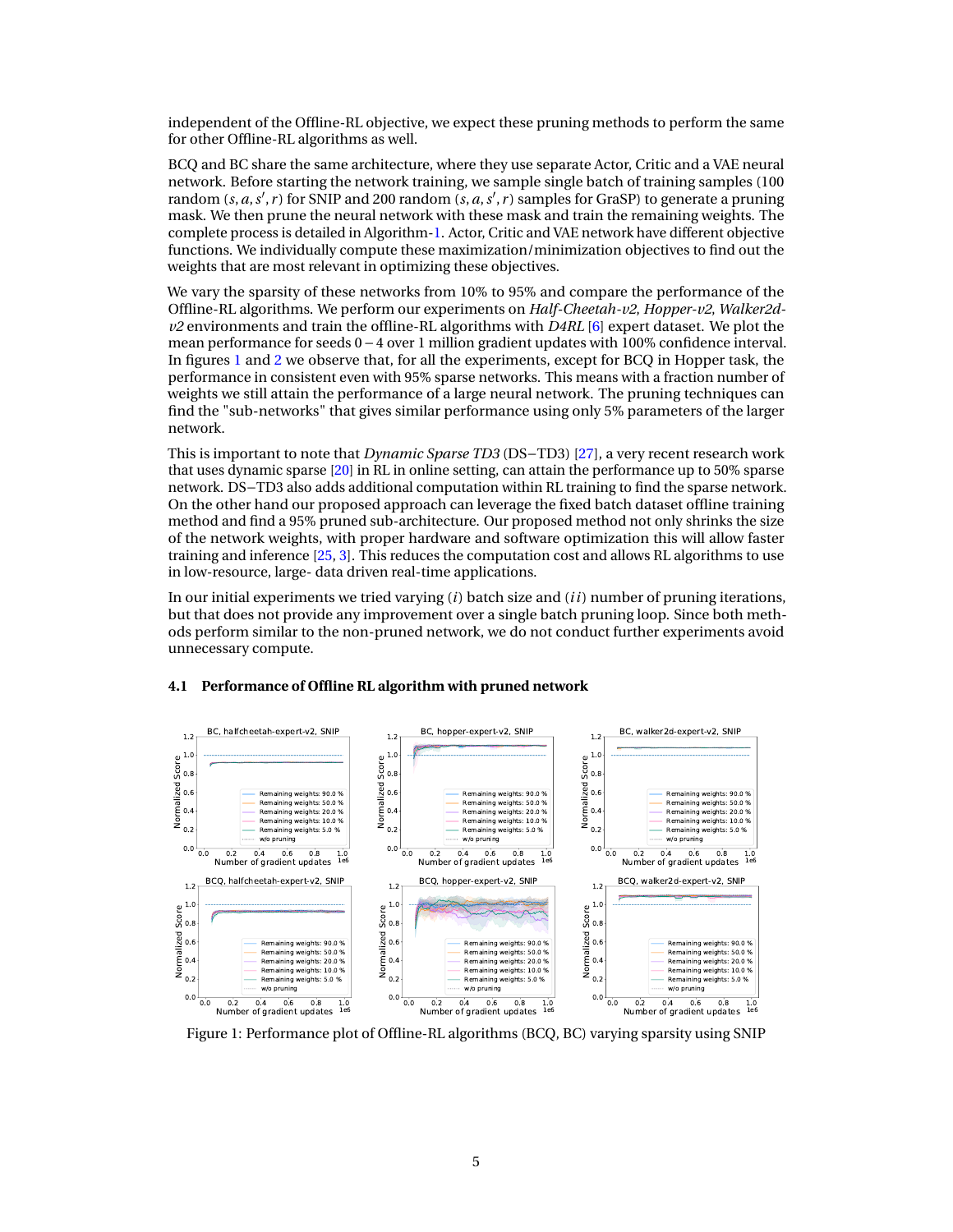<span id="page-5-0"></span>

Figure 2: Performance plot of Offline-RL algorithms (BCQ, BC) varying sparsity using GraSP

## **4.2 Visualization of the Network After Pruning**

We compare the layer wise sparsity of the pruned network to that of the regular dense network and observe the effect of layer-wise pruning. In figure [3,](#page-6-0) we compare the layer-wise remaining weights using different techniques after pruning them with 95% sparsity. We plot the mean number of layer-wise weights and it's standard-deviation for seeds 0-4. For both SNIP and GraSP we find similar pattern of pruning, where it does not prune all the layers uniformly. Both methods preserve more weights for the last layer to preserve gradient flow. But since GraSP's objective focuses on preserving the gradient flow [\[29\]](#page-9-7) they preserve weights at the last layer than SNIP.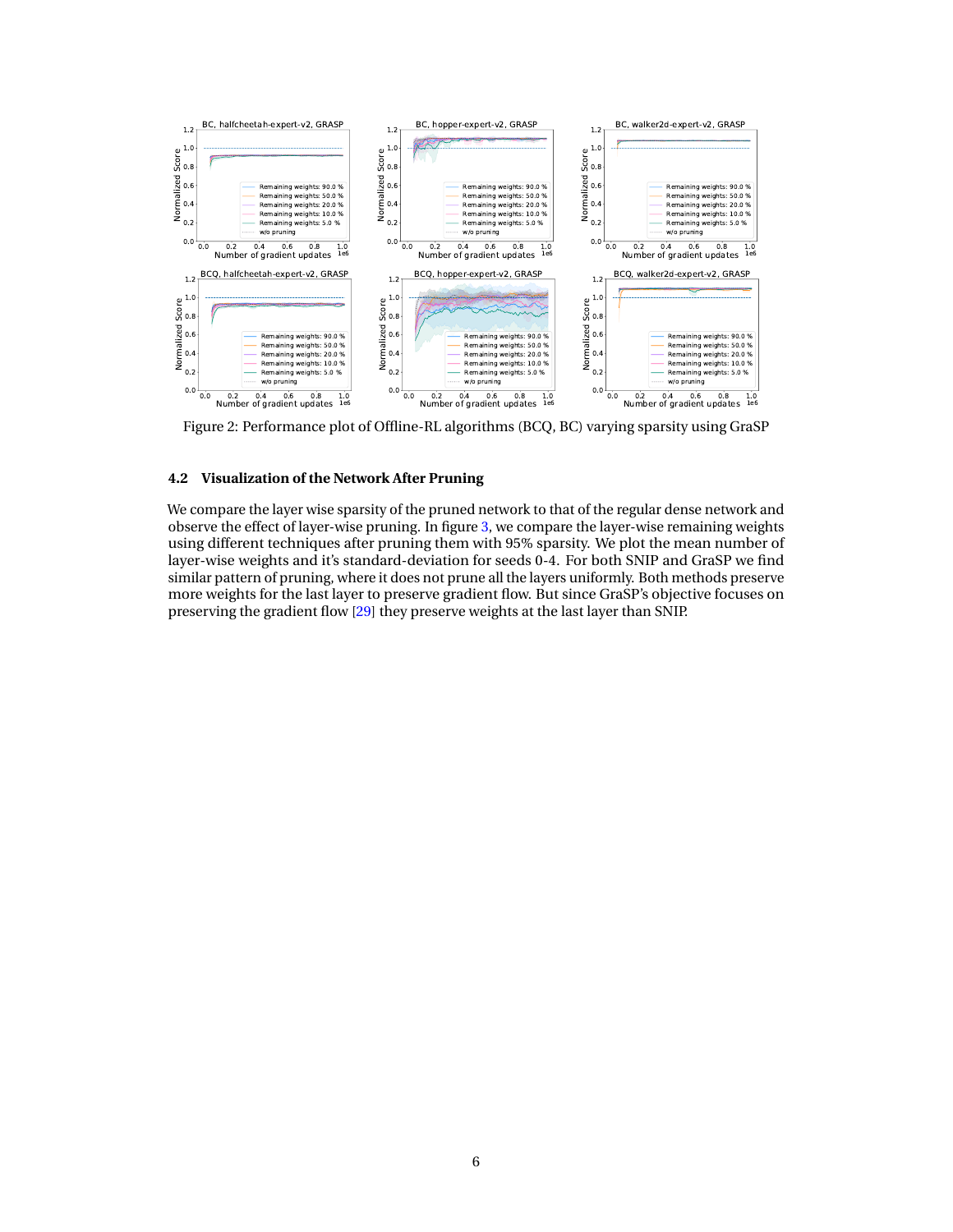<span id="page-6-0"></span>

Figure 3: Visualization of the remaining weights per-layer of the neural networks

# **4.3 Network Weights Reduction**

We use "*torch*.*to\_sparse()*" function from PyTorch [\[26\]](#page-9-11) library to get the sparse matrix, which stores the weights and corresponding index vectors. Since sparse indexing (green line in figure [4\)](#page-6-1) requires additional index vectors, it takes more memory to save regular dense network weights (blue line in figure [4\)](#page-6-1). For 95% sparsity, we are able to reduce the memory size to 4*x* compared to the regular dense networks. With more sophisticated compression mechanisms to save sparse matrices, it will be possible to achieve further reduction in memory requirements. In Table  $\hat{1}$  $\hat{1}$  $\hat{1}$  we compare the memory (in Megabytes) it takes to save these networks.

<span id="page-6-1"></span>

Figure 4: Comparison of memory requirement of sparse and dense models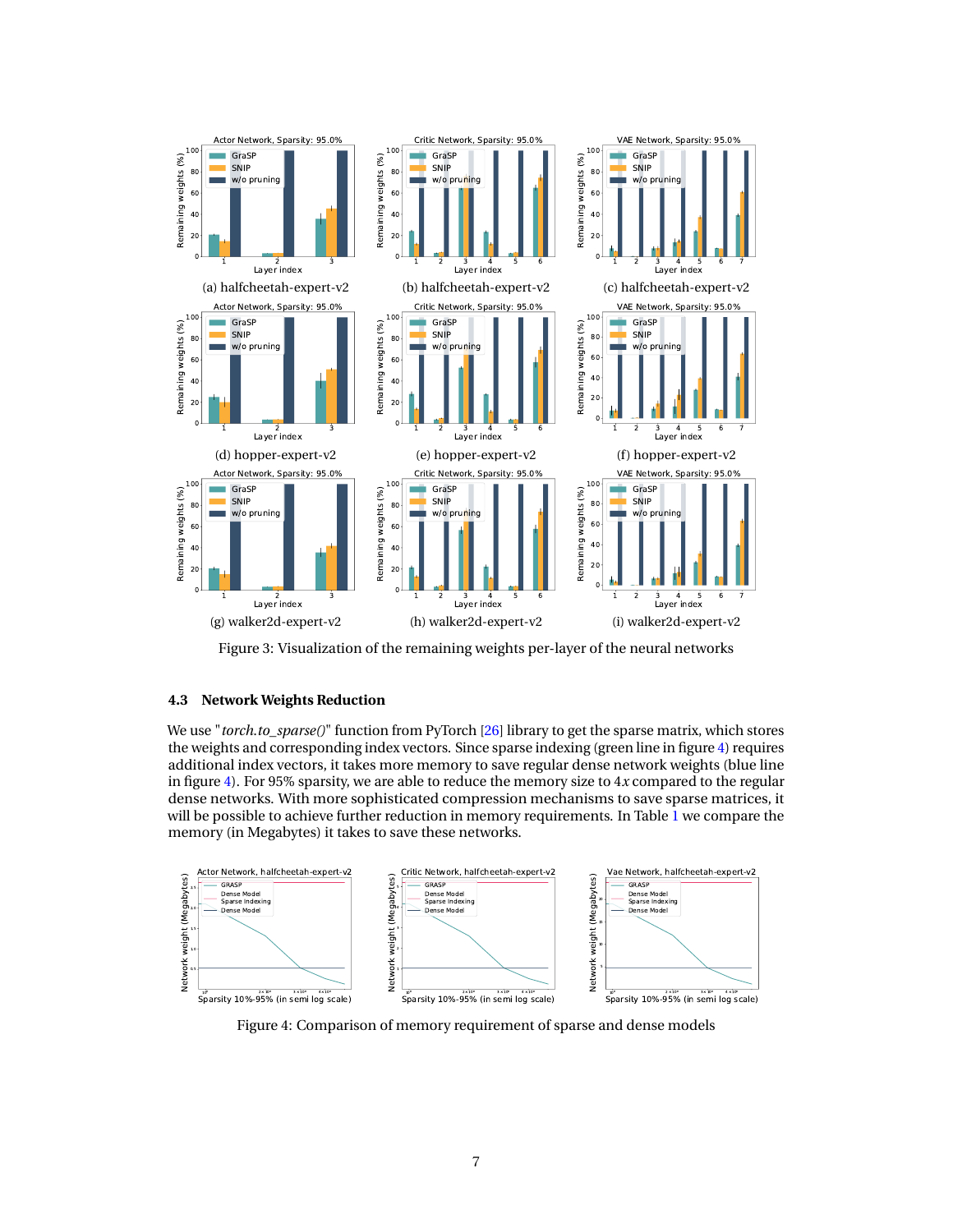| Method                      | Actor   | Critic  | VAE.    |
|-----------------------------|---------|---------|---------|
| Dense Model                 | 0.5287  | 1.04492 | 4.7621  |
| Dense Model Sparse Indexing | 2.6318  | 5.2035  | 23.7739 |
| GraSP (95% sparse)          | 0.14099 | 0.2768  | 1.2122  |
| SNIP (95% sparse)           | 0.14297 | 0.2824  | 1.2303  |

<span id="page-7-0"></span>Table 1: Memory Size of the Network Weights in Megabytes (mb)

# **5 Future Work**

We use D4RL [\[6\]](#page-8-20) dataset for this experiment where expert data were collected from the same data distribution. In real-world application that will not be the case. And one-shot techniques does not guarantee performance under changes in the underlying distribution.

# **6 Conclusion**

Network latency is one of the more crucial aspects of deploying a deep RL into real world application where it needs to process large dataset in real-time (i.e. self-driving car, deploying bot in games, financial data analysis etc.). This also hinders applying RL in low resource devices (i.e. embedded system, edge devices etc.). As a step towards this direction we conduct experiments on pruning techniques in offline RL algorithms. In this paper we show, how simple single-shot pruning plug-in prior to training can reduce the network parameters by 95% while maintaining performance. This sparse model saves 4x in memory without using any compression mechanism and with proper hardware integration [\[25,](#page-9-10) [3\]](#page-8-8) it promises faster training and higher inference time.

# **7 Acknowledgement**

Riyasat Ohib and Sergey Plis were in part supported by R01 DA040487 and RF1 MH121885 from NIH.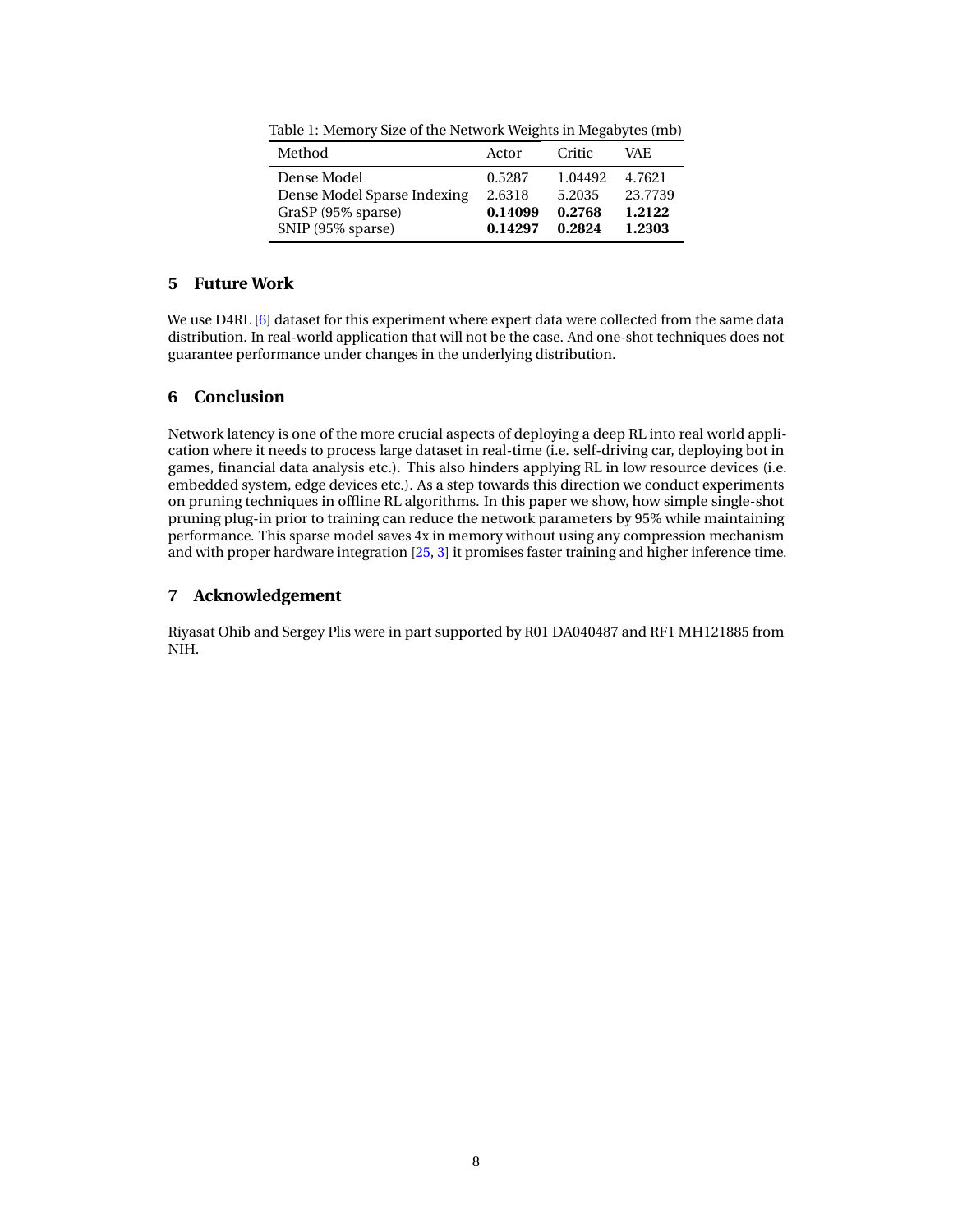# **References**

- <span id="page-8-0"></span>[1] Sanjeev Arora et al. "Fine-grained analysis of optimization and generalization for overparameterized two-layer neural networks". In: *International Conference on Machine Learning*. PMLR. 2019, pp. 322–332.
- <span id="page-8-18"></span>[2] Greg Brockman et al. "OpenAI Gym". In: *CoRR* abs/1606.01540 (2016). arXiv: [1606.01540](https://arxiv.org/abs/1606.01540). URL: <http://arxiv.org/abs/1606.01540>.
- <span id="page-8-8"></span>[3] Sourya Dey et al. "Pre-defined sparse neural networks with hardware acceleration". In: *IEEE Journal on Emerging and Selected Topics in Circuits and Systems* 9.2 (2019), pp. 332–345.
- <span id="page-8-3"></span>[4] Xin Dong, Shangyu Chen, and Sinno Jialin Pan. "Learning to prune deep neural networks via layer-wise optimal brain surgeon". In: *arXiv preprint arXiv:1705.07565* (2017).
- <span id="page-8-7"></span>[5] Jonathan Frankle and Michael Carbin. "The lottery ticket hypothesis: Finding sparse, trainable neural networks". In: *arXiv preprint arXiv:1803.03635* (2018).
- <span id="page-8-20"></span>[6] Justin Fu et al. "D4RL: Datasets for Deep Data-Driven Reinforcement Learning". In: *CoRR* abs/2004.07219 (2020). arXiv: [2004.07219](https://arxiv.org/abs/2004.07219). URL: <https://arxiv.org/abs/2004.07219>.
- <span id="page-8-15"></span>[7] Scott Fujimoto and Shixiang Shane Gu. "A Minimalist Approach to Offline Reinforcement Learning". In: *CoRR* abs/2106.06860 (2021). arXiv: [2106.06860](https://arxiv.org/abs/2106.06860). URL: [https://arxiv.](https://arxiv.org/abs/2106.06860) [org/abs/2106.06860](https://arxiv.org/abs/2106.06860).
- <span id="page-8-14"></span>[8] Scott Fujimoto, David Meger, and Doina Precup. "Off-Policy Deep Reinforcement Learning without Exploration". In: *CoRR* abs/1812.02900 (2018). arXiv: [1812 . 02900](https://arxiv.org/abs/1812.02900). URL: [http :](http://arxiv.org/abs/1812.02900) [//arxiv.org/abs/1812.02900](http://arxiv.org/abs/1812.02900).
- <span id="page-8-10"></span>[9] Nicolas Gillis et al. "Grouped sparse projection". In: *arXiv preprint arXiv:1912.03896* (2019).
- <span id="page-8-5"></span>[10] Song Han, Huizi Mao, and William J Dally. "Deep compression: Compressing deep neural networks with pruning, trained quantization and huffman coding". In: *arXiv preprint arXiv:1510.00149* (2015).
- <span id="page-8-4"></span>[11] Song Han et al. "Learning both weights and connections for efficient neural networks". In: *arXiv preprint arXiv:1506.02626* (2015).
- <span id="page-8-2"></span>[12] Babak Hassibi, David G Stork, and Gregory J Wolff. "Optimal brain surgeon and general network pruning". In: *IEEE international conference on neural networks*. IEEE. 1993, pp. 293– 299.
- <span id="page-8-17"></span>[13] Ilya Kostrikov et al. "Offline Reinforcement Learning with Fisher Divergence Critic Regularization". In: *CoRR* abs/2103.08050 (2021). arXiv: [2103.08050](https://arxiv.org/abs/2103.08050). URL: [https://arxiv.org/](https://arxiv.org/abs/2103.08050) [abs/2103.08050](https://arxiv.org/abs/2103.08050).
- <span id="page-8-16"></span>[14] Aviral Kumar et al. "Conservative Q-Learning for Offline Reinforcement Learning". In: *CoRR* abs/2006.04779 (2020). arXiv: [2006.04779](https://arxiv.org/abs/2006.04779). URL: <https://arxiv.org/abs/2006.04779>.
- <span id="page-8-19"></span>[15] Aviral Kumar et al. "Stabilizing Off-Policy Q-Learning via Bootstrapping Error Reduction". In: *CoRR* abs/1906.00949 (2019). arXiv: [1906.00949](https://arxiv.org/abs/1906.00949). URL: [http://arxiv.org/abs/1906.](http://arxiv.org/abs/1906.00949) [00949](http://arxiv.org/abs/1906.00949).
- <span id="page-8-1"></span>[16] Yann LeCun, John S Denker, and Sara A Solla. "Optimal brain damage". In: *Advances in neural information processing systems*. 1990, pp. 598–605.
- <span id="page-8-12"></span>[17] Namhoon Lee, Thalaiyasingam Ajanthan, and Philip HS Torr. "Snip: Single-shot network pruning based on connection sensitivity". In: *arXiv preprint arXiv:1810.02340* (2018).
- <span id="page-8-6"></span>[18] Hao Li et al. "Pruning filters for efficient convnets". In: *arXiv preprint arXiv:1608.08710* (2016).
- <span id="page-8-11"></span>[19] Tuanhui Li et al. "Compressing convolutional neural networks via factorized convolutional filters". In: *Proceedings of the IEEE/CVF Conference on Computer Vision and Pattern Recognition*. 2019, pp. 3977–3986.
- <span id="page-8-21"></span>[20] Junjie Liu et al. "Dynamic Sparse Training: Find Efficient Sparse Network From Scratch With Trainable Masked Layers". In: *CoRR* abs/2005.06870 (2020). arXiv: [2005.06870](https://arxiv.org/abs/2005.06870). URL: <https://arxiv.org/abs/2005.06870>.
- <span id="page-8-13"></span>[21] Dor Livne and Kobi Cohen. "PoPS: Policy Pruning and Shrinking for Deep Reinforcement Learning". In: *CoRR* abs/2001.05012 (2020). arXiv: [2001.05012](https://arxiv.org/abs/2001.05012). URL: [https://arxiv.](https://arxiv.org/abs/2001.05012) [org/abs/2001.05012](https://arxiv.org/abs/2001.05012).
- <span id="page-8-9"></span>[22] Christos Louizos, Max Welling, and Diederik P Kingma. "Learning sparse neural networks through *L*\_0 regularization". In: *arXiv preprint arXiv:1712.01312* (2017).